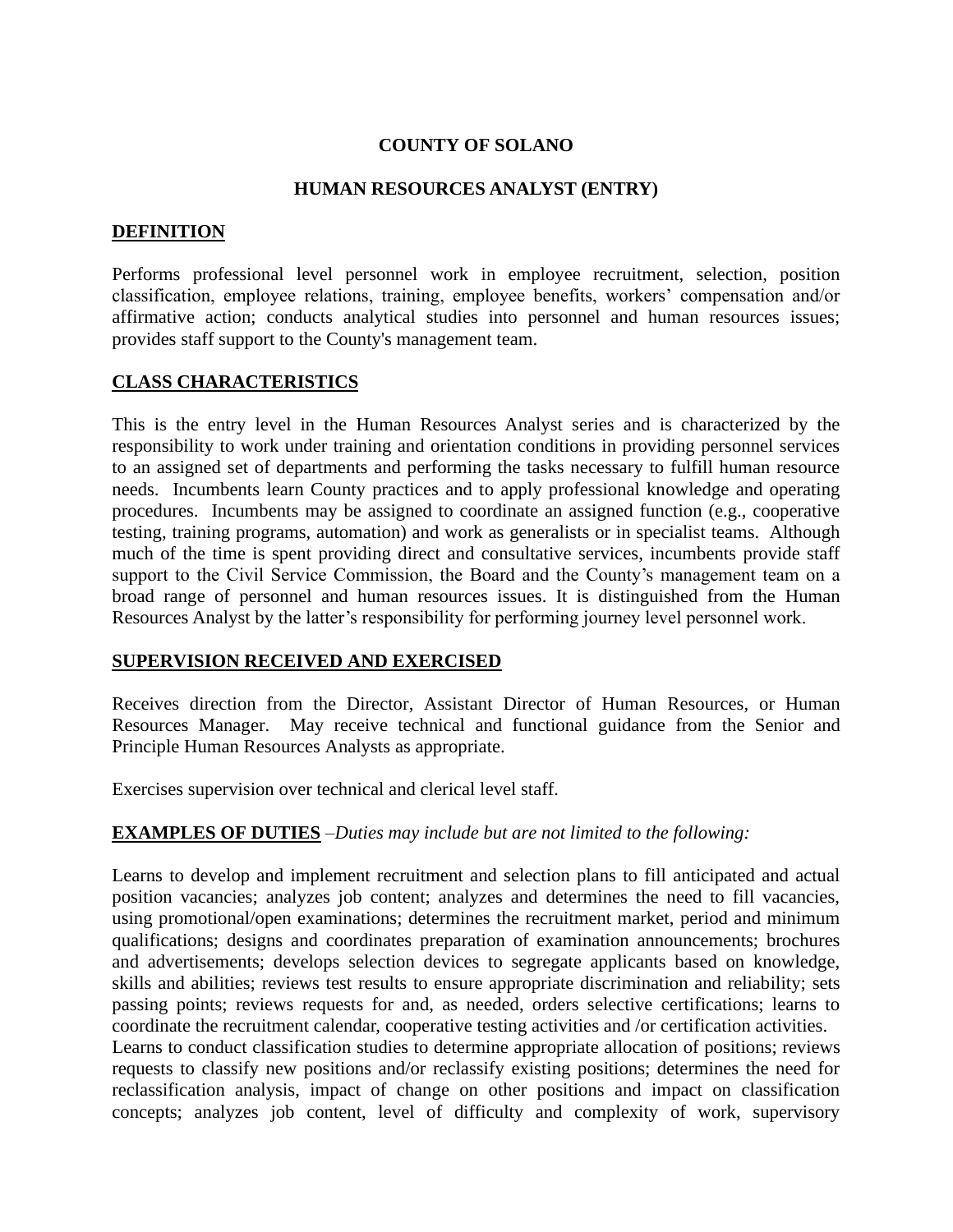relationships and other factors affecting classification; writes class specifications; presents recommendations to departmental representatives, affected employees and the Civil Service Commission.

Learns to conduct compensation analysis studies to determine appropriateness of salaries and benefits or to provide information needed to determine annual salary adjustments; determines and compares class concepts internally and in the relevant labor market; analyzes agencies used for labor market salary comparison and recommends change/substitution as appropriate; recommends changes in salaries and/or benefits and provides analysis regarding impact on related classifications; presents recommendations and survey information to the Board of Supervisors and/or employee representatives.

Learns to provide consultation to department representatives on personnel, employee relations and human resource matters; provides procedural information based on interpretation of memoranda of understanding, personnel rules, laws and regulations; recommends job restructuring to prevent unnecessary classification changes, accommodate work restrictions and employment of the disabled or provide career development opportunities; provides technical expertise in selection, eliminating discriminatory and basic supervisory practices; assists department managers in addressing sick leave abuse, work performance and working conditions problems.

Learns to coordinate employee benefit and workers' compensation programs; advises employees on workers' compensation claim procedures, required documentation and probable disposition; serves as an intermediary between employees and the third party claims administrator in securing information, resolving problems and processing claims; research and compile data to provide information needed to evaluate and maintain County benefit programs.

Learns to identify worker, supervisor and management training needs; researches and provides information on available training sessions; recommends selection of training participants; may coordinate County-wide staff training and development activities.

Participates in the employee relations meet and confer process; analyzes employee requests and make recommendations to the chief spokesperson; participates in strategy development, strike planning and conference sessions with employee representatives; prepares side issue documents as well as procedures to implement and interpret agreements; coordinates implementation of new agreements by conducting briefing sessions; may be assigned responsibility to coordinate specific issues or segments of the employee relations process; may present staff recommendations on specific issues to the Board of Supervisors.

Assists department managers in staffing and organizational analysis, work simplification and/or other matters affecting use of human resources and working conditions; coordinates such consultative services with other CAO representatives; maintains departmental organization charts and ensures accuracy with position allocation and control systems; may be assigned to analyze legislation and litigation and/or research and make recommendations on County-wide human resource, personnel administration, employee relations and/or other administrative matters; may assist in supervising interns and/or incumbents of lower level classifications.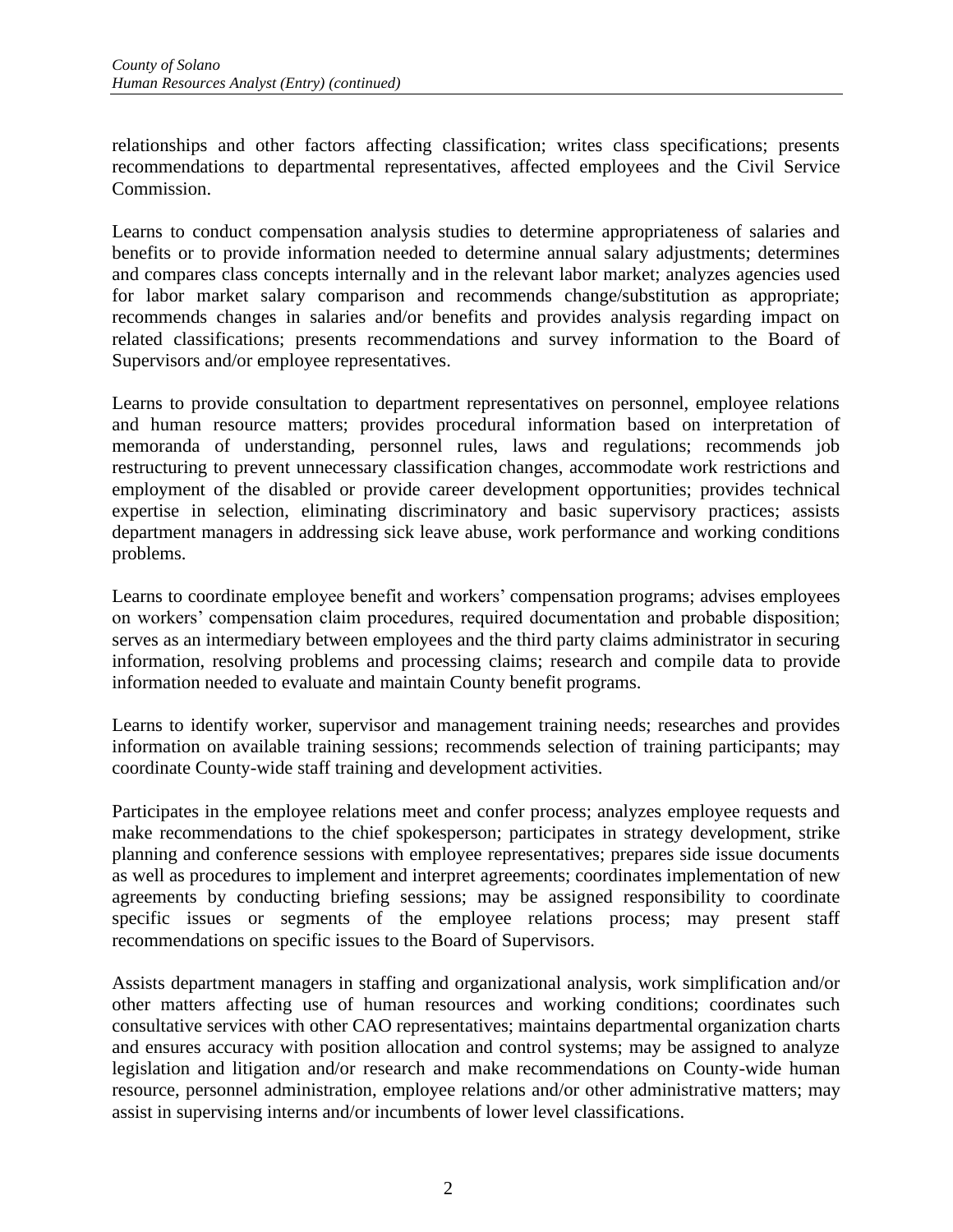# **JOB RELATED AND ESSENTIAL QUALIFICATIONS**

### **Knowledge of:**

Job analysis principles, practices and techniques.

Recruitment techniques and practices.

Basic principles and practices of supervision and affirmative action.

Working knowledge of item analysis and other methods of determining test effectiveness and reliability.

Basic principles, practices and methods of salary analysis, performance appraisal, training needs assessment, organizational development design and behavior modification.

Alternative job evaluation systems.

Appeal and grievance processing practices.

Training needs assessment and evaluation practices.

Principles of staff development and training employee relations.

Legal and political environment affecting local government.

### **Skill to:**

Operate office equipment including a personal computer, copy and fax machines and printers.

# **Ability to:**

Learn and apply professional principles and methods.

Conduct and make recommendations based on job analysis and job evaluation.

Develop and implement effective recruitment plans and valid selection processes.

Write class specifications.

Develop written, oral and performance exams.

Conduct staffing and organizational analysis.

Interpret and apply laws, regulations, ordinances and rules relating to workers' compensation and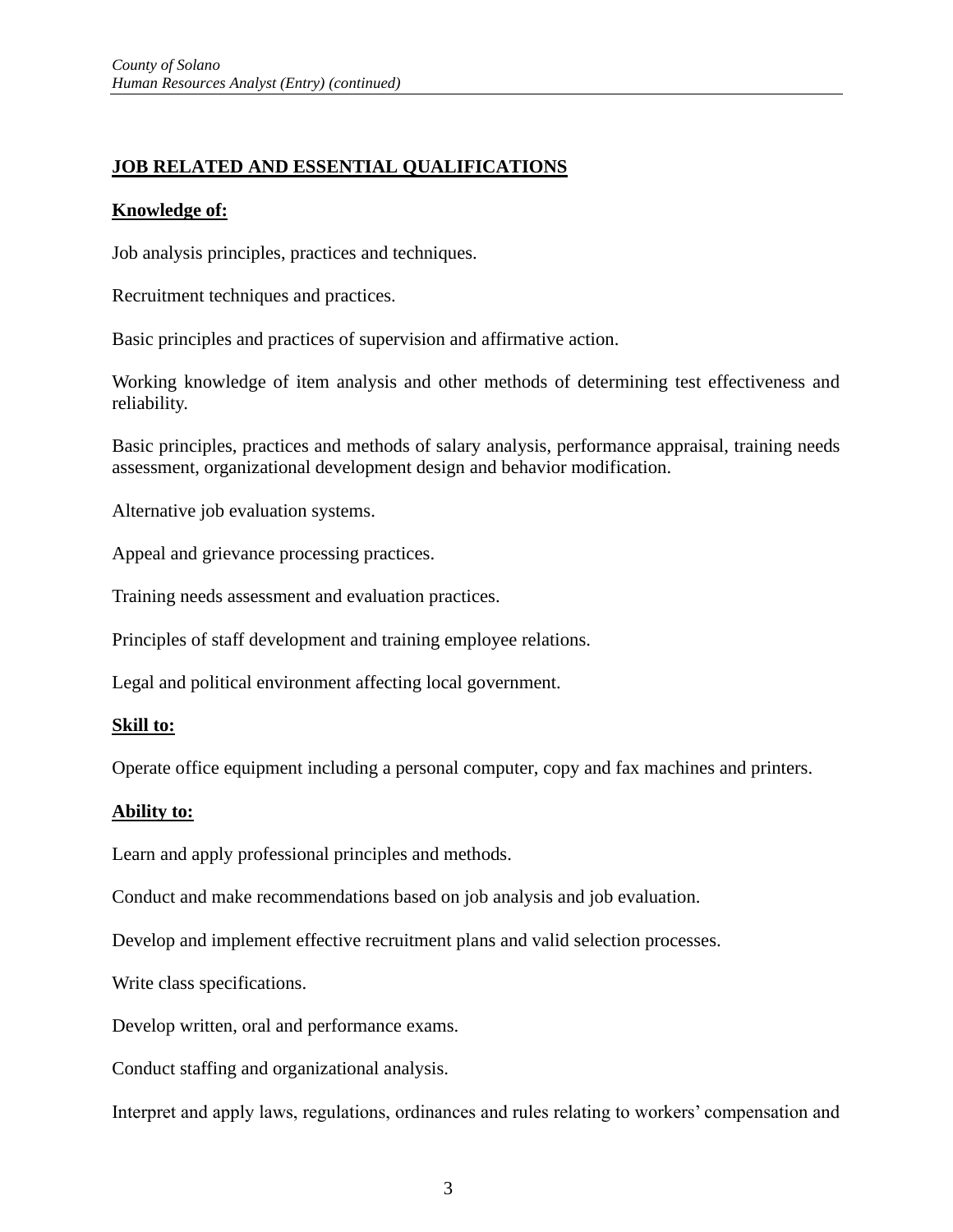benefit programs.

Conduct training needs assessment and career counseling.

Prepare and present clear and concise recommendations on personnel, human resource, employee relations and other administrative issues.

Conduct salary analysis and make sound compensation recommendations.

Read and interpret rules, regulations and legislation/laws.

Provide consultation to agency managers on personnel and human resource issues.

Understand program objectives in relation to departmental goals and procedures.

Communicate effectively both verbally and in writing with people of diverse socio-economic backgrounds and temperaments; demonstrate tact and diplomacy.

Collect and analyze data to establish/identify needs and evaluate program effectiveness.

Comply with laws, regulations and professional practices governing personnel program services and operations.

Secure cooperation and teamwork among professional and support staff.

Research regulations, procedures and/or technical reference materials; prepare narrative and statistical reports.

Maintain confidentiality of information.

Establish and maintain cooperative working relationships.

## **EXPERIENCE AND EDUCATION/TRAINING**

Any combination of education and experience that would provide the required knowledge, skills, and abilities that are qualifying. A typical way to obtain the knowledge, skills, and abilities would be:

## **Experience:**

One year of experience in hiring and selection, classification, employee relations (e.g., discipline, performance management), labor relations, benefits administration, or training.

## **Education/Training:**

A Bachelors Degree from an accredited college or university, preferably in Business Administration, human resources management or public administration is desirable.